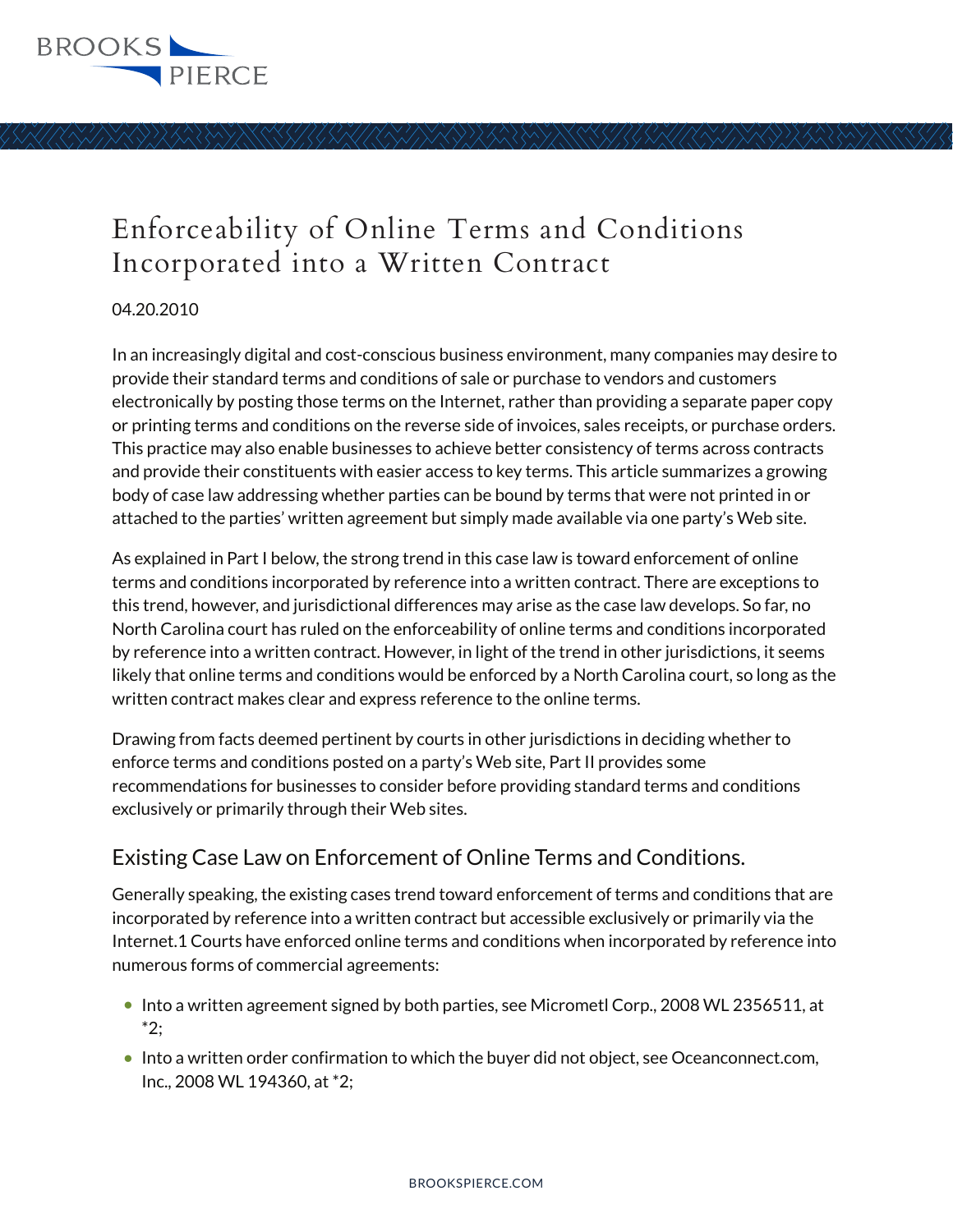

- Into a seller's invoice for information sold and services rendered, see Int'l Star Registry of Ill., 2006 WL 2598056, at \*1;
- Into a buyer's purchase order, see Spartech CMD, LLC, 2009 WL 440905, at \*1; and
- Into an oral agreement, where the seller's representative directed the buyer to the seller's Web site to obtain a copy of the seller's privacy policy which was part of a broader Terms of Use accessible online, see Greer, 2007 WL 3102178, at \*1.

Although many of the applicable cases involve parties' attempts to incorporate online terms and conditions through purchase orders, order confirmations, and invoices, there appears to be no distinction in the enforceability of online terms based on the nature of the document into which the terms are incorporated.2

Many courts have simply assumed without analysis that online terms and conditions incorporated by reference into a written agreement are enforceable as part of the written agreement. See, e.g., Spartech CMD, LLC, 2009 WL 440905, at \*5 (noting that "Michigan law permits a party to incorporate terms or documents from other writings" and that "failure to inquire about terms and conditions referenced in an agreement is no defense"); In re National Steel Corp., 316 B.R. 287, 294 (Bankr. N.D. Ill. 2004) ("It is undisputed that the Price Proposal, Purchase Order and Terms and Conditions [available on the buyer's website] created a contract ... between the parties."). Where the courts have discussed at length whether online terms and conditions are enforceable, the analysis has generally focused on whether the party seeking to avoid enforcement of the online terms had adequate notice of those terms. For example, in International Star Registry of Illinois v. Omnipoint Marketing, LLC, No. 05 C 6923, 2006 WL 2598056 (N.D. Ill. Sept. 6, 2006), the court stated that a document may be incorporated by reference into a contract "if the contract describes the document and expresses the parties' intent to be bound by its terms" and if the language providing for incorporation is "clear and specific." Id. at \* 3; see also Micrometl, 2008 WL 2356511, at \*4 ("[I]n order for a document to be incorporated into a contract, the parties must have clearly and specifically intended incorporation."). Notably, in at least one case, online terms and conditions have been enforced even though the document incorporating those terms and conditions did not provide the web address where the terms could be accessed. See Micrometl, 2008 WL 2356511, at \*2.

In the rare instances in which the courts have refused to enforce online terms and conditions that one party attempted to incorporate by reference, the courts have found that the party seeking to avoid the effect of the online terms did not have adequate notice of and access to the online terms. For instance, in Manasher v. NECC Telecom, No. 06-10749, 2007 WL 2713845 (E.D. Mich. 2007), the court refused to enforce an arbitration clause found in the defendant's online terms and conditions where the online terms were referenced only at the bottom of the second page of the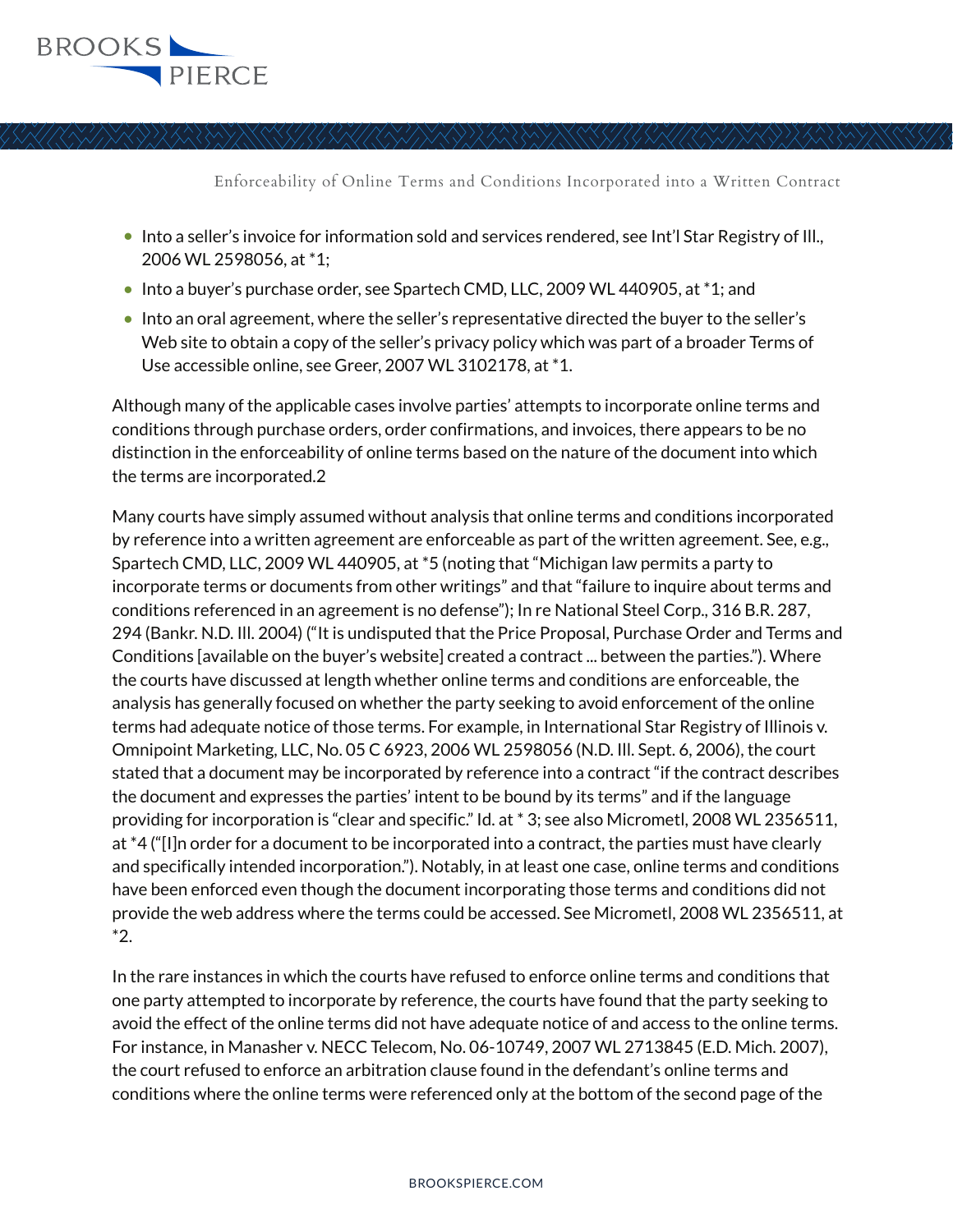

defendant's invoice and in ambiguous language. Id. at \*2. That passing reference in the defendant's invoice stated only that "[Defendant's] Agreement 'Disclosure and Liabilities' can be found online at www.necc.us." Id. In the court's view,

[This] language does not betray a clear intent that the Disclosure and Liabilities Agreement be considered part of the contract between the parties. Nothing in the statement clearly indicates that the

Disclosure and Liabilities Agreement applies to the service contract between the parties, that it forms any part of the agreement between the parties, or that it is intended to be incorporated into the agreement between the parties. Id. at \*6.

Similarly, in Feldman v. United Parcel Service, Inc., No. 06 Civ. 2490(MHO), 2008 WL 800989 (S.D. N.Y. Mar. 24, 2008), the court found an issue of fact existed as to whether the plaintiff had adequate notice of UPS's published tariff so as to be bound by a limitation of liability provision in the tariff. Id. at \*17. In that case, the plaintiff – who was suing for the loss of a diamond ring valued at greater than \$50,000, which he had shipped via UPS – was instructed by a UPS employee to prepare a shipping label using a self-service computer kiosk in a UPS store. Id. at \*1. The computer program the plaintiff used offered a link labeled "Terms of Service" but did not require the plaintiff to view the terms of service or opt out of viewing the terms of service in order to complete a transaction. Id. at \*2. If the plaintiff had clicked on the "Terms of Service" link, the computer would have displayed a pop-up window, which would have stated that his shipment was subject to restrictions set forth in the UPS Tariff, and that the tariff is available on the UPS Web site or upon request from a UPS store employee. Id. Nothing in the record showed whether UPS employees actually had copies of the UPS Tariff to provide to customers on request.3 Id. at 14. Based on this evidence, the court found that a disputed question of fact existed as to whether the plaintiff "was given a reasonable opportunity to learn of the limitation in question" and therefore bound by it. Id. at \*17.

Among the courts that have addressed the issue, the District Court of Appeal of Florida has taken the most restrictive view of incorporation of online terms into written agreements. In Affinity Internet, Inc. v. Consolidated Credit Counseling Svcs., Inc., 920 So. 2d 1286 (Fla. Ct. App. 2006), the court refused to enforce an arbitration clause contained in a service provider's online terms and conditions where the written agreement between the parties stated that it was "subject to all of [the service provider's] terms, conditions, user and acceptable use policies located at [the service provider's website]." Id. at 1287. In the court's view, the "subject to" language of the contract did not constitute "clear language evidencing an intention of the parties to incorporate the terms of the collateral document." Id. at 1288. The court also noted that the terms and conditions were not attached to the parties' agreement and that the plaintiff "was never at any time subsequent to the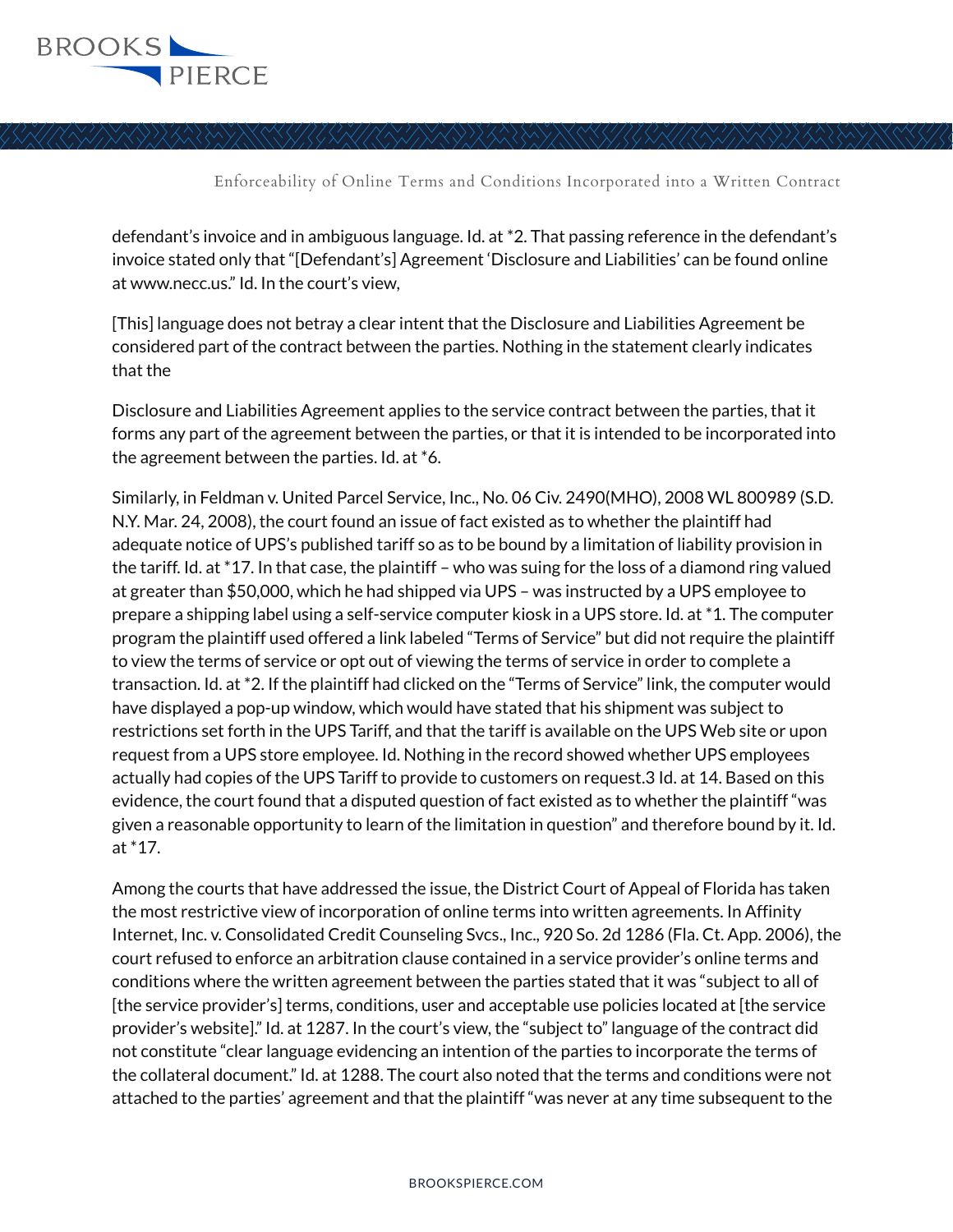

signing of the contract given a copy of the collateral document or the information contained therein." Id.4

Although there are no published decisions in North Carolina addressing the enforcement of online terms and conditions, North Carolina courts have recognized that the terms of external documents may be incorporated by reference into a written contract, provided that the contract specifically refers to the document to be incorporated. See, e.g., Schenkel & Shultz, Inc. v. Hermon F. Fox & Assocs., P.C., 362 N.C. 269, 273, 658 S.E.2d 918, 921-22 (2008); House v. Stokes, 66 N.C. App. 636, 639, 311 S.E.2d 671, 674 (1984). Based on this case law, it appears likely that a North Carolina court addressing the issue would find online terms and conditions to be enforceable, so long as the written agreement clearly and explicitly stated that the online terms were incorporated by reference.

#### Recommendations

As illustrated above, most courts that have addressed the issue have found that terms and conditions posted on a Web site and incorporated by reference into other purchase and sale transaction documents, such as written contracts, purchase orders, confirmations, and invoices, are enforceable. There are, of course, exceptions to this trend, and jurisdictional variations in this area may develop over time. The following measures may help to increase the probability that a business's online terms and conditions will be enforced:

- 1. The written agreement (or invoice, purchase order, or the like) should state in a conspicuous location that it is governed by and subject to the company's standard terms and conditions of sale, which are accessible at the company's Web site. Consider placing this language in all capital letters or boldface type, as with a disclaimer of warranties or waiver of jury trial or similar rights. See Manasher v. NECC Telecom, No. 06-10749, 2007 WL 2713845 (E.D. Mich. 2007).
- 2. The terms and conditions to be incorporated should be identified beyond doubt. For example, if the document contained on the company's Web site is labeled "XYZ Corp. Standard Terms and Conditions", the reference in the contract to the document to be incorporated should be identical. Likewise, the contracting party should be easily able to find and open the document on the company's Web site, and the description of the document on the Web site should match the description in the contract.
- 3. If the document provided to the other party to the contract is to be executed by the other party, it should state clearly that by executing the document, the party acknowledges having read and agrees to and intends to be bound by the online terms and conditions. If the document will not be signed by the other party, it should state specifically that by purchasing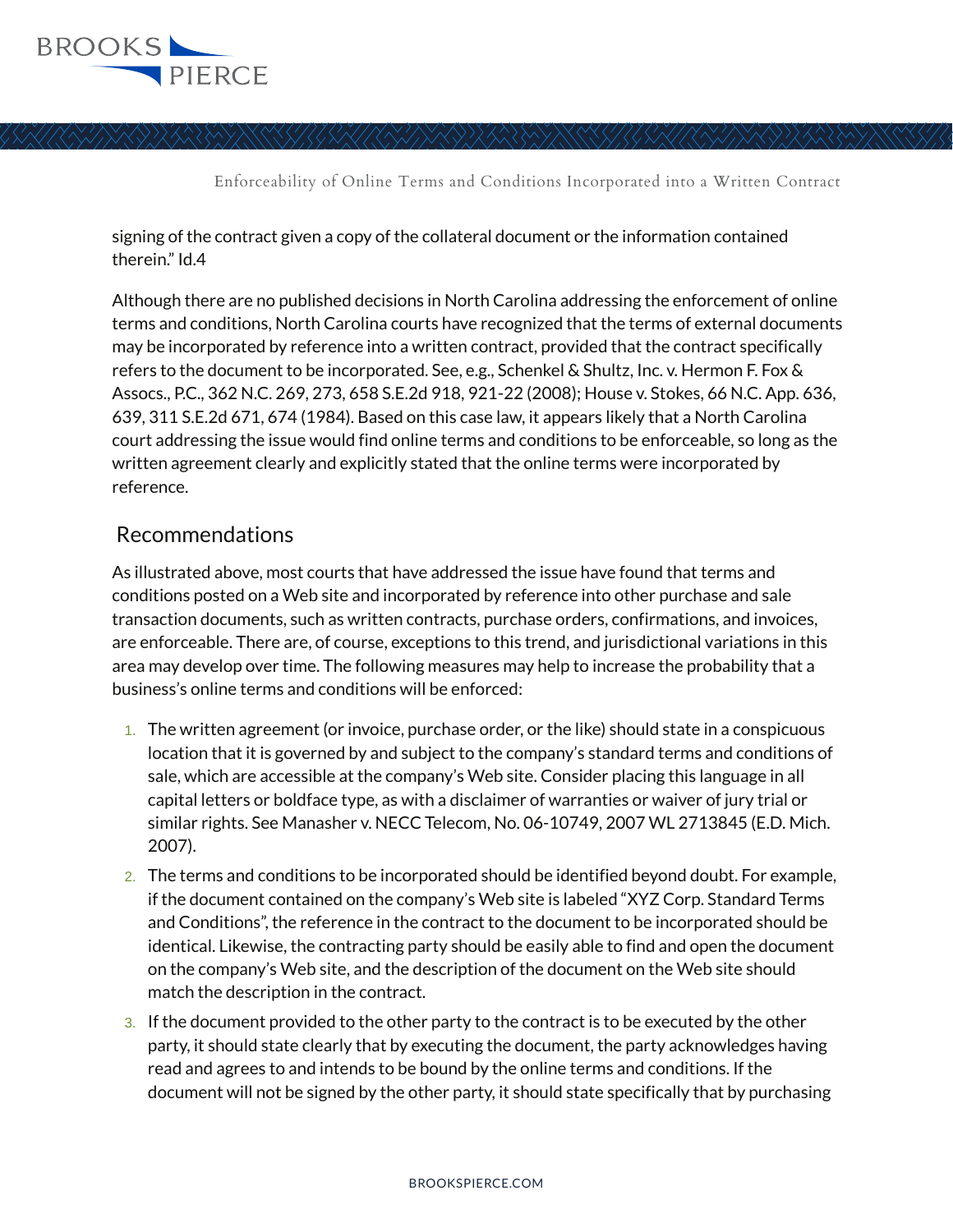

goods/services from or selling goods/services to the company, the other party agrees to and intends to be bound by the company's online terms and conditions.

- 4. The document provided to the other party should state specifically that the online terms and conditions are "incorporated by reference" into the document delivered to the other party. See Affinity Internet, Inc. v. Consolidated Credit Counseling Svcs., Inc., 920 So. 2d 1286, 1288 (Fla. Ct. App. 2006) (refusing to enforce arbitration clause in online terms and conditions because written contract stated only that it was "subject to" the online terms and did not state that the online terms were incorporated by reference in the written contract).
- 5. Although the courts have not required it in all cases, it would be wise to provide the full web address where the terms and conditions may be viewed or downloaded. This will limit the other party's ability to claim it did not have reasonable access to the terms and conditions. See Feldman v. United Parcel Service, Inc., No. 06 Civ. 2490(MHO), 2008 WL 800989 (S.D.N.Y. Mar. 24, 2008). If it is anticipated that the Web address or link may change, the contract should also note that the Web address includes any successor Web site of the company.
- $6.$  Hard copies of the terms and conditions should be available and provided to the other party upon request. See Hugger-Mugger, L.L.C. v. Netsuite, Inc., No. 2:04-CV-592TC, 2005 WL 2206128 (D. Utah Sept. 12, 2005).
- 7. Any "Entire Agreement" or "Integration" clause should explicitly reference the document to be incorporated.
- 8. If it is contemplated that the terms and conditions may change over time, that should be clearly stated and agreed to by the parties in the underlying contract. Even so, it is not clear that the other party would be bound by any unilateral changes after the time the contract was made.
- 9. Problems of proof may arise in an after-the-fact contract dispute as to which set of terms and conditions was in effect at the time the contract was made. See Fu Da Int'l Ltd. v. Kohl's Dep't Stores, Inc., No. 08 Civ. 5164, 2009 WL 151727 (S.D.N.Y. Jan. 21, 2009). To avoid this, the company should maintain, in the regular course of business, an archive of its standard terms and conditions that clearly identifies the period of time in which each version of its terms and conditions was in effect. The company should also keep track of any bugs or errors in its Web site that may temporarily limit access to the terms and conditions so as to counter potential claims that technical problems prevented contracting parties from accessing the online terms at the time of making the contract.